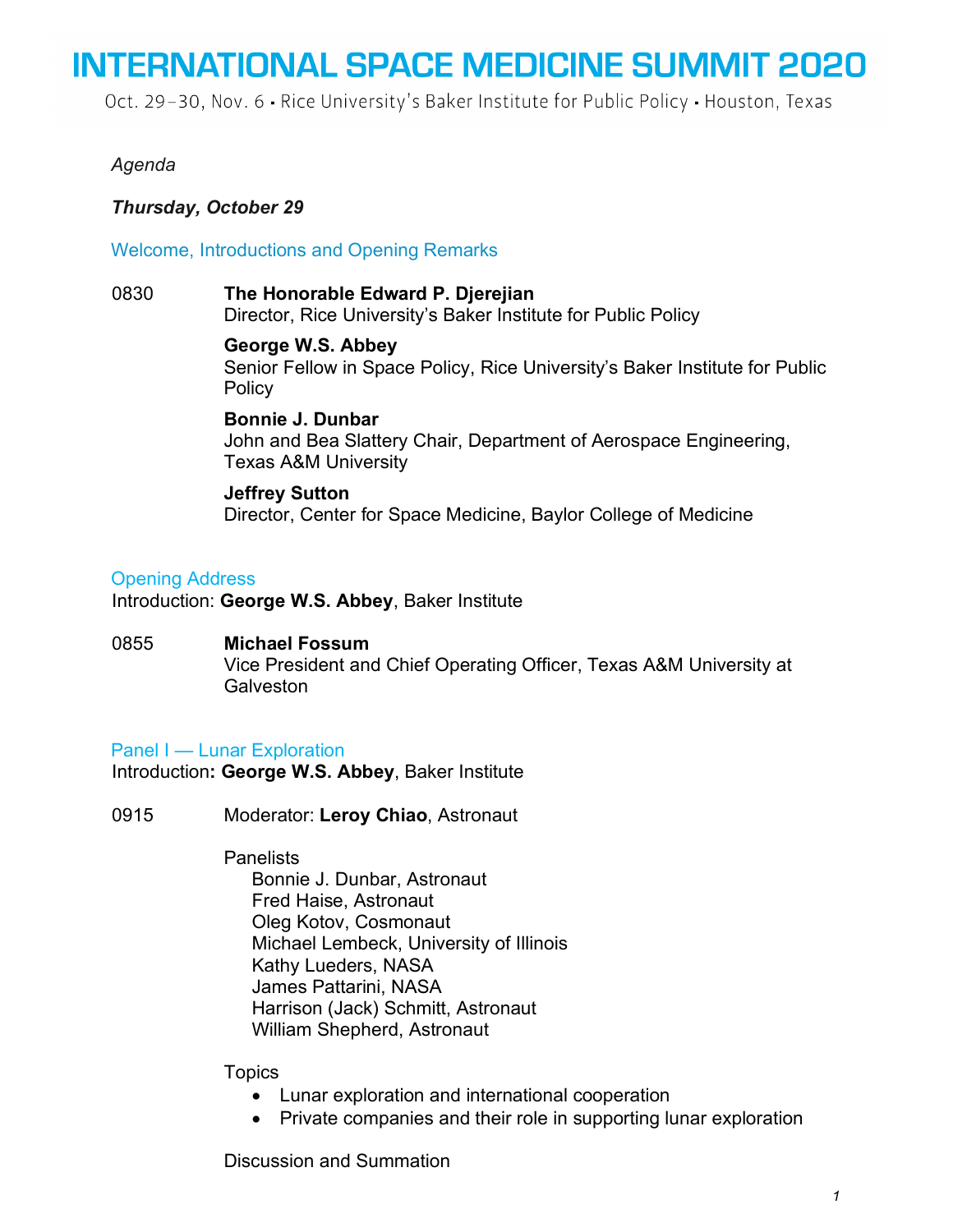Oct. 29-30, Nov. 6 - Rice University's Baker Institute for Public Policy - Houston, Texas

## Panel II — Maximizing Use of the International Space Station

Introduction: **Jeffrey Sutton**, BCM

## 1030 Co-Moderators: **Chris Hadfield**, Astronaut and **Dan Burbank**, Astronaut

## **Panelists**

Michael Lopez-Alegria, Astronaut Michael Barratt, Astronaut Bonnie J. Dunbar, Astronaut Elaine Fomina, IBMP Oleg Kotov, Cosmonaut Bill McArthur, Astronaut Luca Parmitano, Astronaut Julie Robinson, NASA William Shepherd, Astronaut

## **Topics**

- Sharing facilities and data Cooperative research
- Effective utilization and sharing of crew time
- Discussion and Summation

## Panel III — Lifetime Surveillance

Introduction: **Bonnie Dunbar**, Astronaut

## 1145 Moderator: **Michael Barratt**, Astronaut

**Panelists** 

Susan Bloomfield, TAMU Bill Carpentier, NASA Jacquelin Charvat, Wyle Rebekah Reed, NASA Brad Rhodes, NASA Mary Van Baalen, NASA Sergi Vaquer, ESA

**Topics** 

- Information available concerning the short- and long-term medical consequences of long-duration exposure to space and subsequent re-adaptation to Earth's environment
- Uncertainties in the projection of the risks of late effects from space radiation
- Sharing data
- Texas A&M RADAR Project-International Data Repository

Discussion and Summation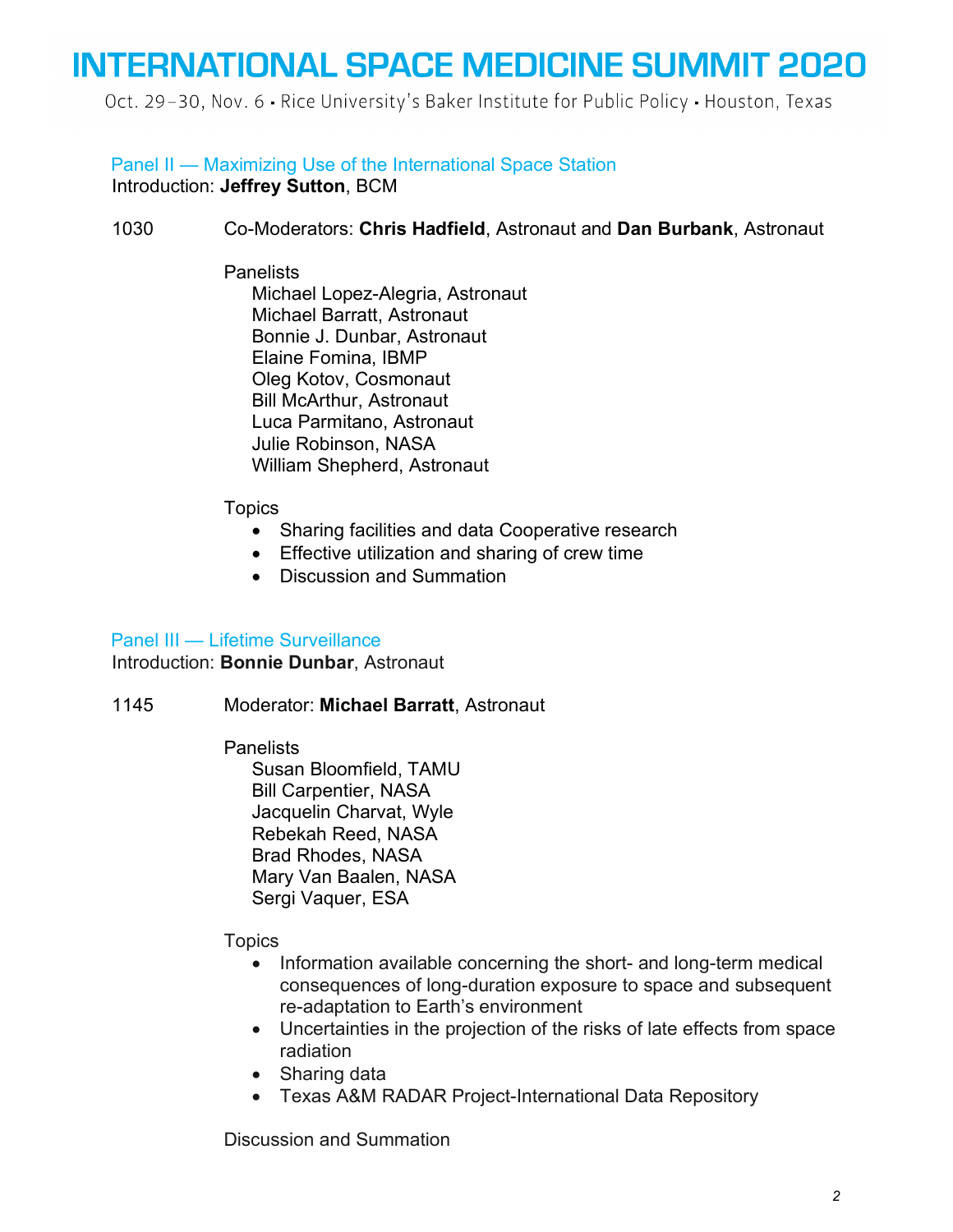Oct. 29-30, Nov. 6 · Rice University's Baker Institute for Public Policy · Houston, Texas

## *Friday, October 30*

Panel IV — New Frontiers in Space Medicine – Session I Introduction: **Jeffrey Sutton**, BCM

#### 0830 Moderator: **Serena Auñón-Chancellor**, Astronaut

**Panelists** Michael Barratt, Astronaut Jeffrey Chancellor, Idaho State University Jon Clark, BCM Steve Laurie, Wyle Kris Lehnhart, NASA James Pattarini, NASA Liz Warren, ISS National Lab

#### **Topics**

- Assuring safety for participants with medical deficits
- Recent findings on Spaceflight Associated Nuero-ocular (SANS) and Vascular considerations in long-duration spaceflight
- International fluid shift data
- Medical implications of the upcoming lunar missions
- Pandemic quarantine and contingency plans for Covid-19

Discussion and Summation

#### Panel IV — New Frontiers in Space Medicine – Session II Introduction: **Richard Jennings**, UTMB

1030 Moderator: **Michael Barratt**, Astronaut

#### Panelists

Serena Auñón-Chancellor, Astronaut Ludmila Burakova, IBMP Grace Douglas, NASA Joe Dervay, NASA Kristin Fabre, BCM Will Li, Angiogenesis Foundation Maybritt Kuypers, ESA Robert Mulcahy, NASA

#### **Topics**

- Effects related to mission duration
- Long duration space flight and challenges and nutrition
- Overview of NASA GeneLab project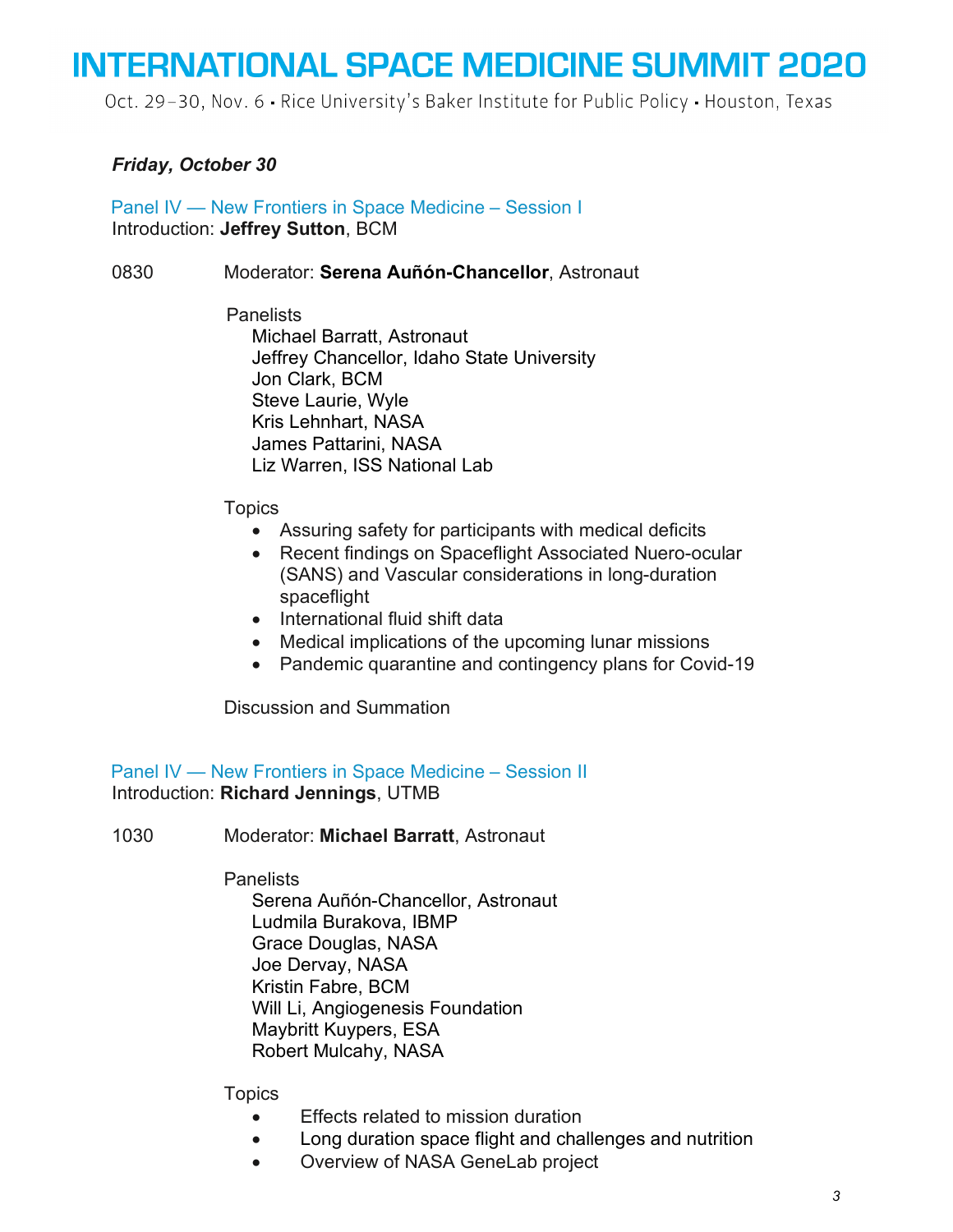Oct. 29-30, Nov. 6 - Rice University's Baker Institute for Public Policy - Houston, Texas

- Contribution of 'omics studies to human research goals
- Enabling precision medicine for space crews
- Performing genomic experiments in the ISS laboratory
- Ethical issues in astronaut genomic studies
- Centrifuge study results

Discussion and Summation

Panel V — Human Spaceflight and Automation Introduction: **George W.S. Abbey**, Baker Institute

1145 Moderator: **Steve Robinson**, Astronaut - UC Davis

**Panelists** 

Dan Burbank, Astronaut Trey Davis, NASA Alvin Drew, Astronaut Garrett Reisman, Astronaut William Shepard, Astronaut Aleksandra Stankovic, Harvard James Wetherbee, Astronaut Iya Whiteley, University College London

**Topics** 

- Automated control criteria
- Requirements for human control
- Back-up control options
- Testing, verification and training

Discussion and Summation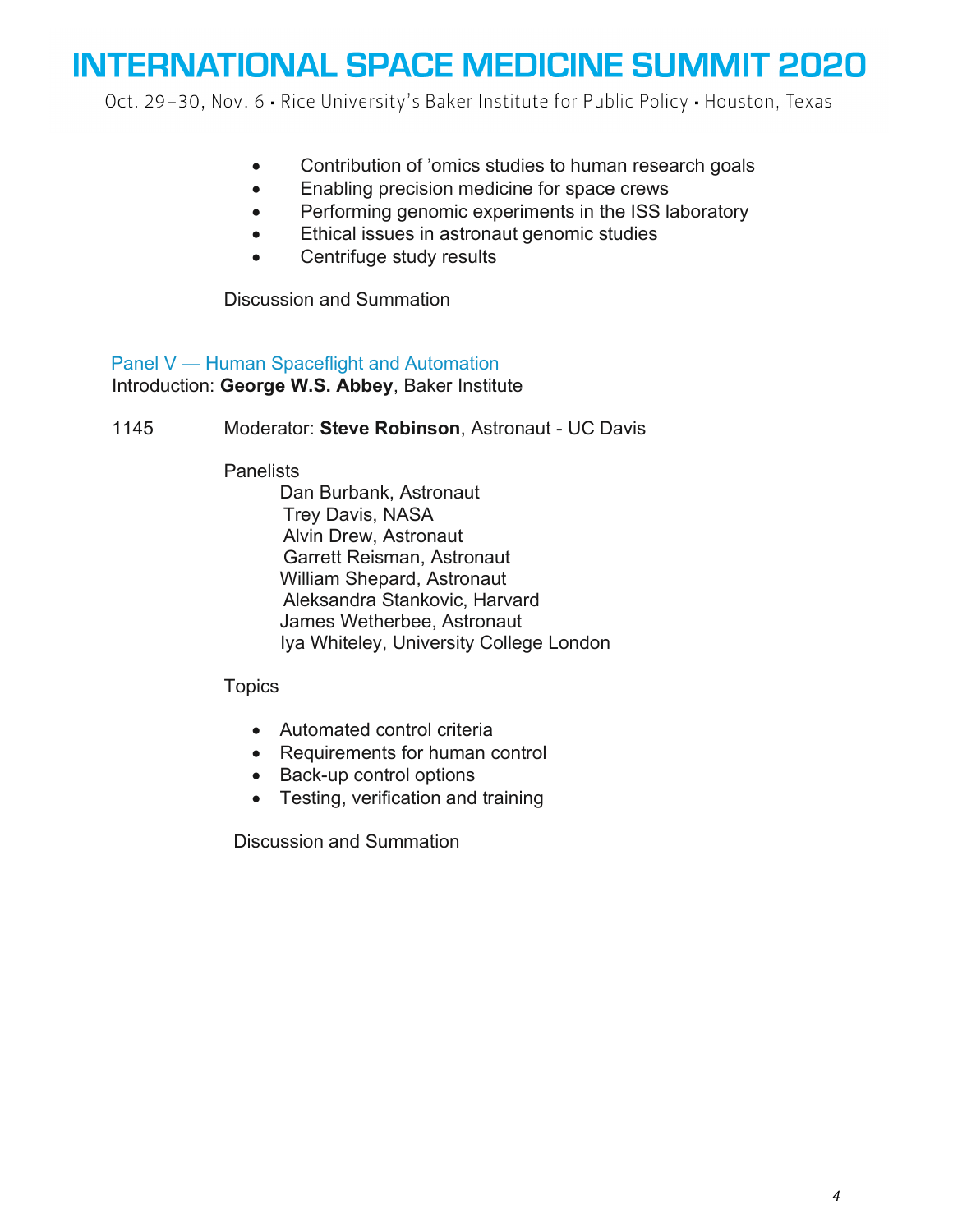Oct. 29-30, Nov. 6 · Rice University's Baker Institute for Public Policy · Houston, Texas

### *Friday, November 6*

### Panel VI — Education and STEM Advances Introduction: **George W.S. Abbey**, Baker Institute

#### 0830 Co-Moderators: **Bonnie J. Dunbar**, Astronaut, and **Karl Doetsch**

#### **Panelists**

Chris Barber, International Space School Educational Trust (ISSET) Alex Blackwood, International education business Partnership Network (IPN) Ludmila Buravkova, IBMP Linda Godwin, Astronaut Francesco Fusco, Foundation for International Space Education Michael Lembeck, University of Illinois Stephen Robinson, Astronaut Salizhan Sharipov, Cosmonaut Andrew Turnage, Association of Space Explorers

#### **Topics**

- Stimulating interest in science and engineering education
- Benefits of an international educational program
- Benefits and opportunities for student exchange programs
- SpHERES

Discussion and Summation

Panel VII — Apollo 13: 50th Anniversary Introduction: **Richard Jennings**, UTMB Galveston

1015 Moderator: **Gerry Griffin**, NASA

#### **Panelists**

Michael Berry, NASA Bill Carpentier, NASA Fred Haise, Astronaut Joseph Kerwin, Astronaut Jack Lousma, Astronaut Glynn Lunney, NASA Bill Moon, NASA Bill Reeves, NASA Bill Stovall, NASA